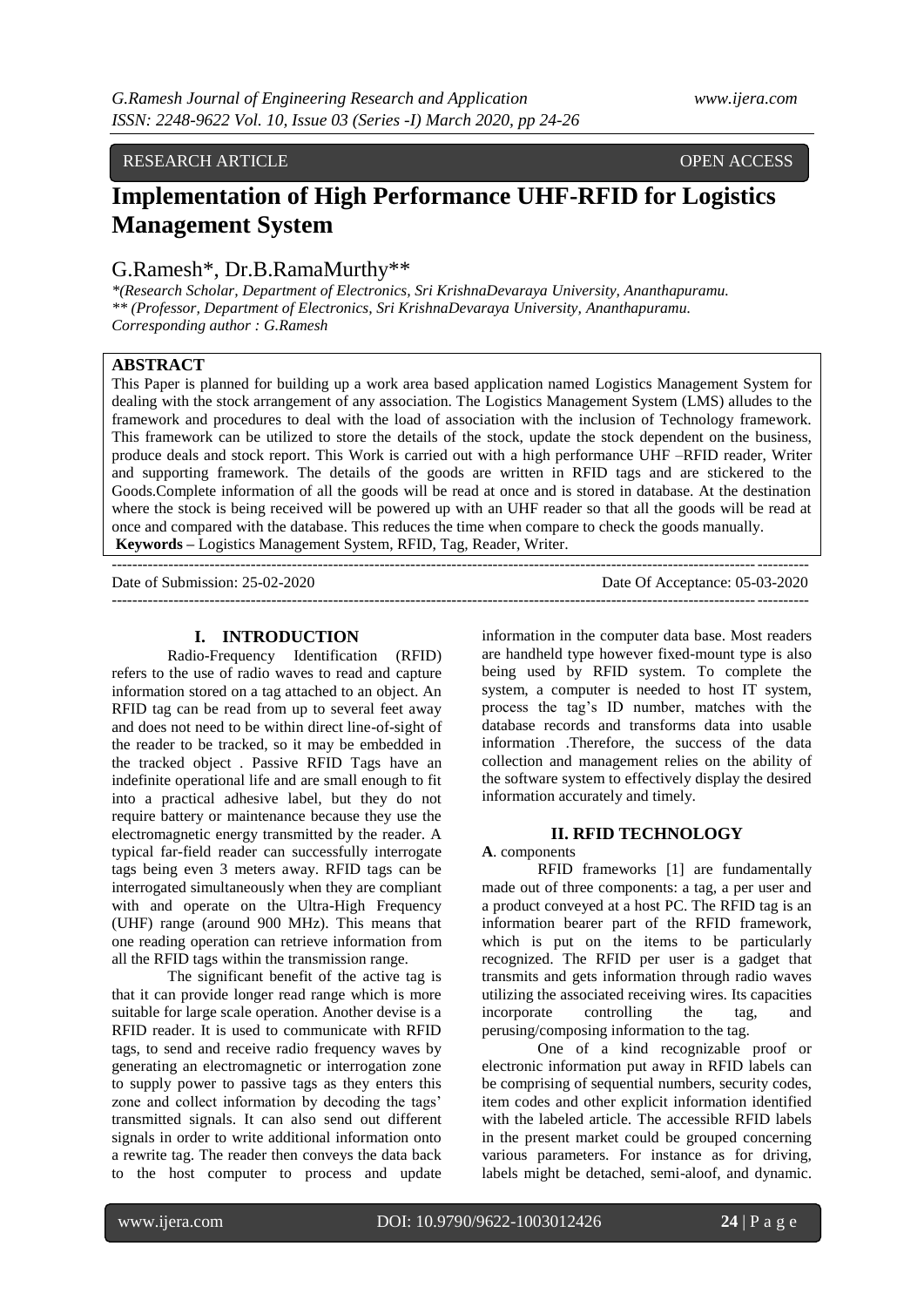As far as access to memory, the labels might be perused just, read-compose, Electrically Erasable Programmable Read-Only Memory, Static Random Access Memory, and Write-once read-many[6][7]. Labels have additionally different sizes, shapes, and might be characterized concerning these geometrical parameters. The RFID per user is a gadget that transmits and gets information through radio waves utilizing the associated reception apparatuses. RFID per user can peruse different labels at the same time without view prerequisite, in any event, when labeled items are inserted inside bundling, or in any event, when the tag is implanted inside an article itself. RFID per users might be either fixed or handheld, and are currently outfitted with label impact, per user crash counteraction and tag-per user verification systems .

#### **B**. Frequency Characteristics

Frequency alludes to the size of the radio waves used to impart between RFID frameworks segments. RFID frameworks all through the world work in low frequency (LF), high frequency (HF) and ultra-high frequency (UHF) groups. Radio waves act distinctively at every one of these frequencies with focal points and impediments related with utilizing every frequency band. In the event that a RFID framework works at a lower frequency, it has a shorter understood range and more slow information read rate, yet expanded abilities for perusing close or on metal or fluid surfaces[2]. On the off chance that a framework works at a higher frequency, it by and large has quicker information move rates and longer read reaches than lower frequency frameworks, however greater affectability to radio wave impedance brought about by fluids and metals in the earth[3].

## **III. SYSTEM OVERVIEW**

It is obvious that shipment following just as perceivability is particularly required for strategic and monetary interests of anybody remembered for the framework. That is the reason the significance of shipment following comes into picture as it empowers shippers to control the transportation framework and area of cargo additionally gets simpler anytime in its excursion. The fundamental point is to expand item deals to end client and decreasing both stock and working costs. This has helped for the exhibition of bearer, transportation expenses and market slants in order to deal with the logistics. It decreases costs as well as the procedure improves, picking up perceivability and upgrading the general execution. Likewise there is a superior client experience by limiting deferrals.

Every other essential module for our observe is RFID. Radio frequency identification (RFID) uses electromagnetic subject to

automatically become aware of and track tags attached to items which contains electronically saved information[4][8]. Right here we've used passive tag, amassing energy from readers near to it. The tag information is saved in a non-risky reminiscence. RFID is vital to remedy many enterprise needs. For examples monitoring pallets, cases, indication of products [5].With RFID in vicinity which allow the company recognize at what time precisely wherein a product is positioned bodily within the logistic chain. here every tag permits communique that's touch much less with a valid reader device thru a radio link by way of sending its corresponding unique identification, RFID tags are established on locomotives to identify beginning, vacation spot of the commodities being carried. Consequently RFID gives benefit over guide device allowing greater efficient and dependable stock and tracking of gadgets.



F**igure1**:System Overview